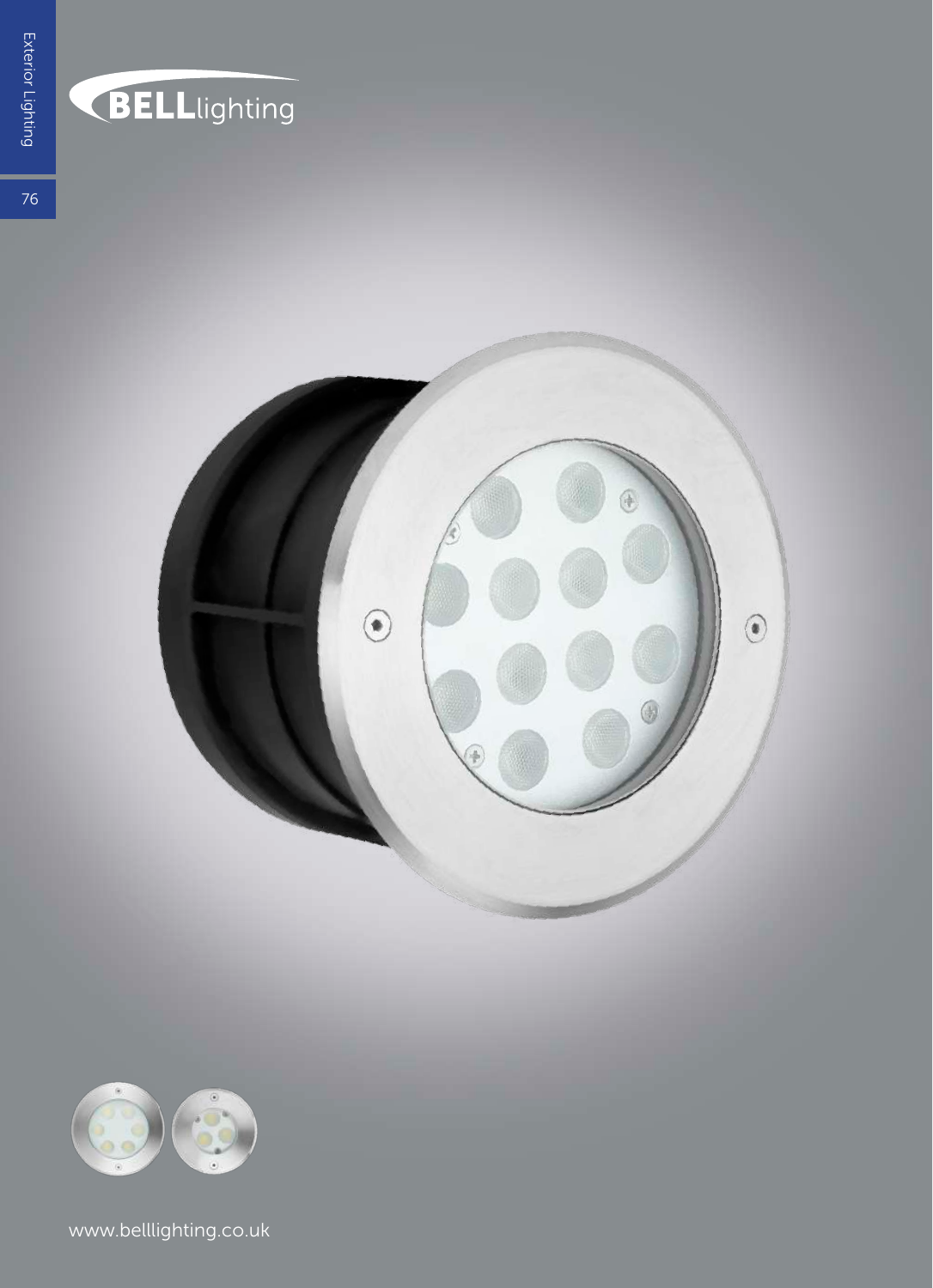# **L una**

#### LED Ground Light

The Luna Ground Light offers a robust construction with a sleek modern design. Resin filled to prevent water ingress, the Luna LED Ground Lights are the perfect way to define boundaries and walkways, whether that be on a commercial property or domestic dwelling.

- ∞ Define the boundaries of your outside space
- ∞ Robust construction, withstands being driven over (Max 2000 Kg)
- ∞ Fully encapsulated in resin to prevent water ingress
- ∞ 30000 Hours
- ∞ Cool White
- ∞ 3W 157lm / 6W 300lm / 9W 580lm
- ∞ 304 Stainless Steel
- ∞ Ensure safe passage of personnel
- ∞ No lamp changes 'fit & forget'



LMR80: Maximum 20% of lumen depreciation over rated hours. B10: Maximum 10% of fittings failure rate over rated hours



|                | 3W             | 6W                  | 9W      |  |
|----------------|----------------|---------------------|---------|--|
| А              | 106mm          | 97mm                | 124mm   |  |
| B <sub>Ø</sub> | 100mm<br>129mm |                     | 180mm   |  |
| Cut Out Ø      | Ø 90mm         | $\varnothing$ 122mm | Ø 165mm |  |

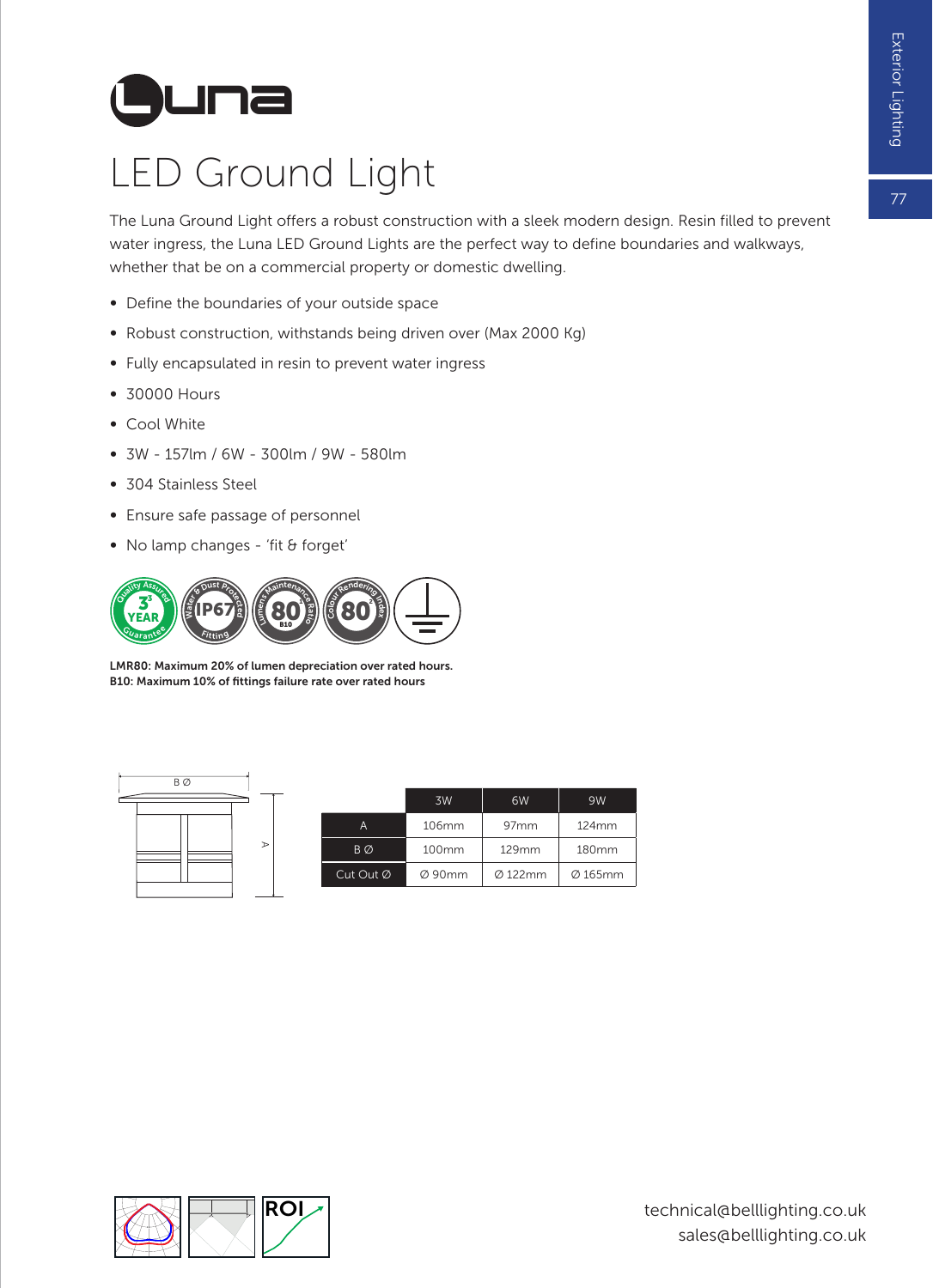## **L una**

### LED Ground Light

| <b>Technical Specification</b> |                                                              |  |  |  |  |
|--------------------------------|--------------------------------------------------------------|--|--|--|--|
| Construction                   | Stainless Steel                                              |  |  |  |  |
| IP Rating                      | <b>IP67</b>                                                  |  |  |  |  |
| Input Voltage                  | $220 - 240$                                                  |  |  |  |  |
| Operating Temp                 | $-20^{\circ}$ C to $+35^{\circ}$ C                           |  |  |  |  |
| <b>CRI</b>                     | 80 - Exceeds EU standard of Ra 70 for Colour Rendering Index |  |  |  |  |
| LMR                            | 80 - Exceeds EU standard of 70 for Lumens Maintenance Ratio  |  |  |  |  |

| Code  | <b>Volts</b> | W | Lm  | Description                      | CCT   | Hours |
|-------|--------------|---|-----|----------------------------------|-------|-------|
| 10410 | 220-240      | 5 | 157 | Stainless Steel LED Ground Light | 4000K | 30000 |
| 10411 | $220 - 240$  | 6 | 300 | Stainless Steel LED Ground Light | 4000K | 30000 |
| 10412 | $220 - 240$  | 9 | 580 | Stainless Steel LED Ground Light | 4000K | 30000 |

78

<sup>&</sup>lt;sup>1</sup> Exceeds EU standard of 70 for Lumens Maintenance Ratio<br><sup>2</sup> Exceeds EU standard of Ra 80 for Colour Rendering Index<br><sup>3</sup> Subject to terms & conditions (Contact Customer Service)